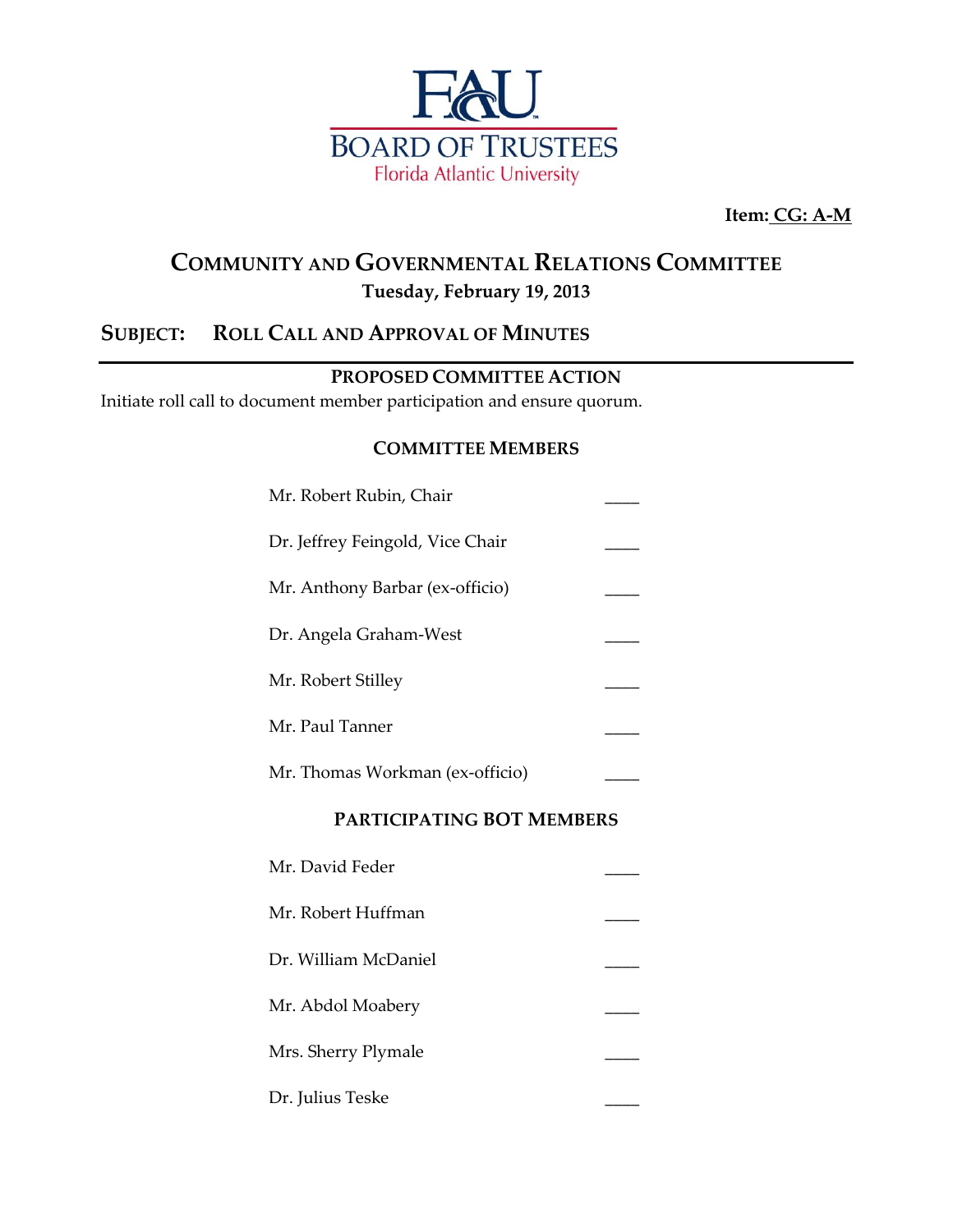

# **COMMUNITY AND GOVERNMENTAL RELATIONS COMMITTEE**

## **Meeting Minutes – December 13, 2012**

## **CG: A-M Roll Call and Approval of Draft Minutes for the October 18, 2012 BOT Community and Governmental Relations Committee meetings:**

Trustee Robert Rubin, Chair, called the meeting to order and initiated the roll call. In addition to Trustee Rubin, the following committee members were present: Trustee Abdol Moabery, Vice Chair; Trustee Anthony Barbar (ex-officio); Trustee David Feder; Trustee Jeffrey Feingold; Trustee Angela Graham-West; Trustee Robert Huffman; Trustee Sherry Plymale; Trustee Robert Stilley (ex-officio); and Trustee Paul Tanner.

Other Trustees attending the meeting included: Trustee William McDaniel; Trustee Julius Teske; and Trustee Thomas Workman.

A quorum was present and the committee was called to order.

The following university officials participated:

Dr. Mary Jane Saunders, University President; Dr. Jennifer O'Flannery Anderson, Vice President of Community Engagement & Executive Director, FAU Foundation, Inc.; and Mr. David Kian, Senior Vice President and General Counsel.

Trustee Rubin called for approval of the October 18, 2012, meeting minutes. A motion was made and seconded to approve meeting minutes without change or correction. No discussion or commentary followed. **The motion passed unanimously.**

In Trustee Rubin's opening remarks he reported the committee work plan, which is a work in progress, will be presented for approval; the database is being updated to assist in working with the legislature and other constituencies; several county and state level legislative meetings and hearings were upcoming with the anticipation that Trustees will attend as their schedule permits; and an overview of the election results and the 2013 legislative session. Trustee Rubin recognized in attendance Pamela Landi, Assistant Vice President University Relations, and announced the recent hire of Ryan Britton, Director of State Relations University Relations. Work is ongoing for the legislative priorities for upcoming session and Jennifer O'Flannery Anderson will discuss them individually with each Trustee when the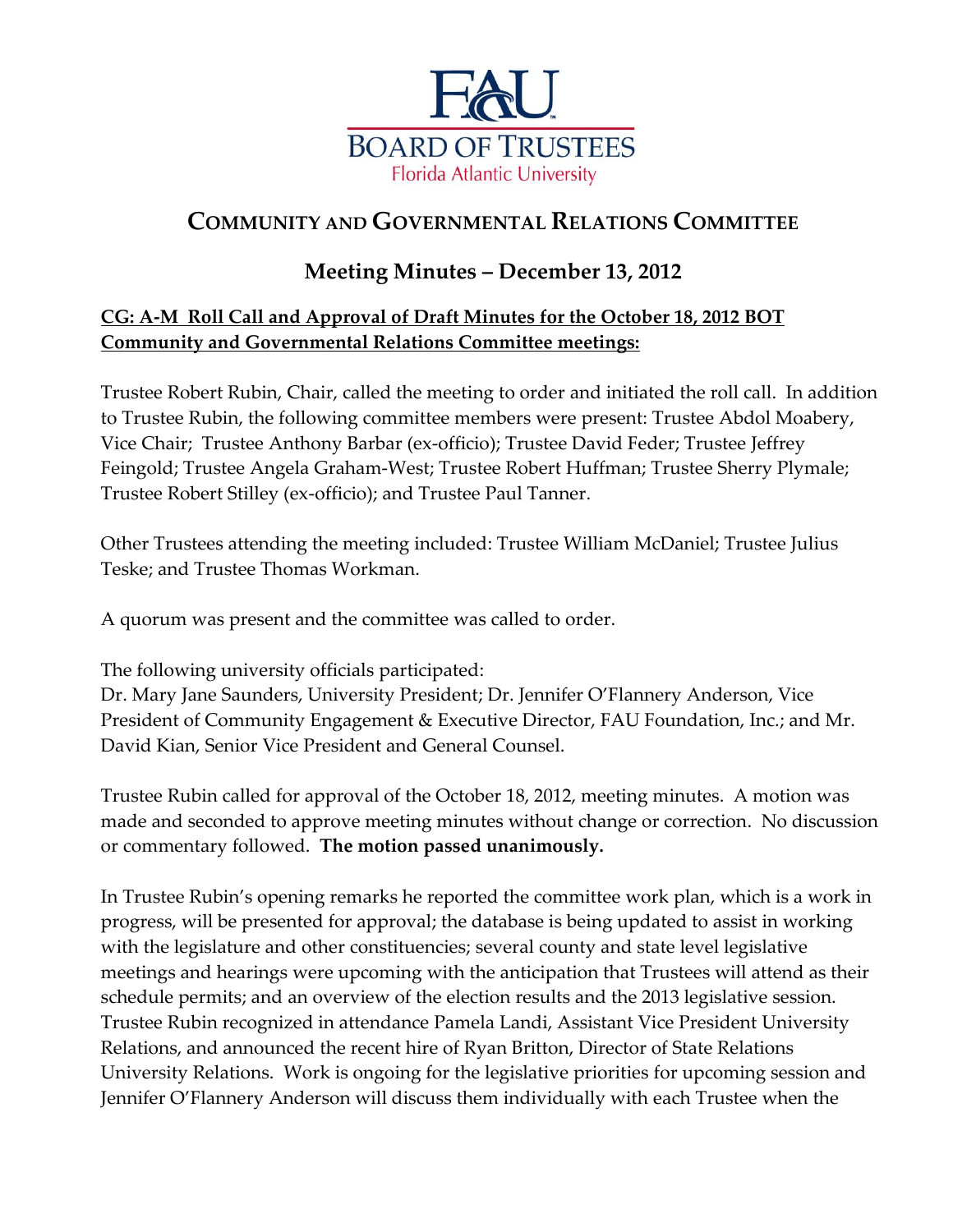priorities are ready. Trustee Rubin invited Jennifer to approach the podium for her presentation

#### **CG: A-1 Approval of Annual Committee Work Plan 2012-2013:**

Jennifer O'Flannery Anderson referred the Trustees to the work plan included in the packet of documents prepared for each Trustee. Some of the highlights in the work plan include: anticipated regular updates from Board of Governors meetings; scheduling of presentations on federal priorities taking place in Washington; plans for legislative session; what will take place locally with municipalities, cities, counties – a critical piece of outreach which presents many opportunities; and recognition efforts for our locally elected officials. She requested consideration and approval of the work plan. A motion for approval of the work plan was made and seconded. No discussion followed. **The motion passed unanimously.**

#### **Update on Board of Governors Meetings:**

Jennifer next gave an update on the current Board of Governors meetings. The Blue Ribbon Task Force has met, presented its report covering three areas – accountability, funding and governance. This report has been distributed to each Trustee. Either Pamela Landi or Jennifer will be happy to discuss the report in detail with each of you if you are interested. The big issue facing the Board of Governors now is refunding the \$300M previously cut from the system and performance funding of \$118M. The Board of Governors Strategic Planning Committee will be in Davie on Monday, December 17, discussing 4 options for online learning. Another issue for the Board of Governors is PECO funding and revenue options to replace critical building maintenance funding. Congratulatory letters were sent to all who were elected in the recent November elections. Plans are to meet with you one-on-one to provide updates on some of the priorities. In the packet you will find a listing of those in our delegations and plans are to establish a network of advocacy with your help.

#### **CG: I-1 Overview of Elections Results:**

On the federal side, the House Democrats gained 8 seats and the Senate Democrats gained 2 seats. This reduces the Republican control over the House and Senate on the federal level and reduces their ability to negotiate related to the approaching fiscal cliff. For FAU the fiscal cliff is critical with the issue of sequestration and the money available to fund research and funding through the department of education. Locally several new county commissioners were elected and we will be reaching out to them. On a personal note, Broward County Sheriff Al Lamberti, an FAU alum, was not re-elected and this will be a big loss; however, we will become big supporters of the new sheriff. Recently the City of Deerfield Beach presented FAU with a gift through the Broward County Sheriff's Law Enforcement Trust Fund providing Deerfield Beach at-risk youths scholarships to attend FAU. This is a \$50,000 gift to be matched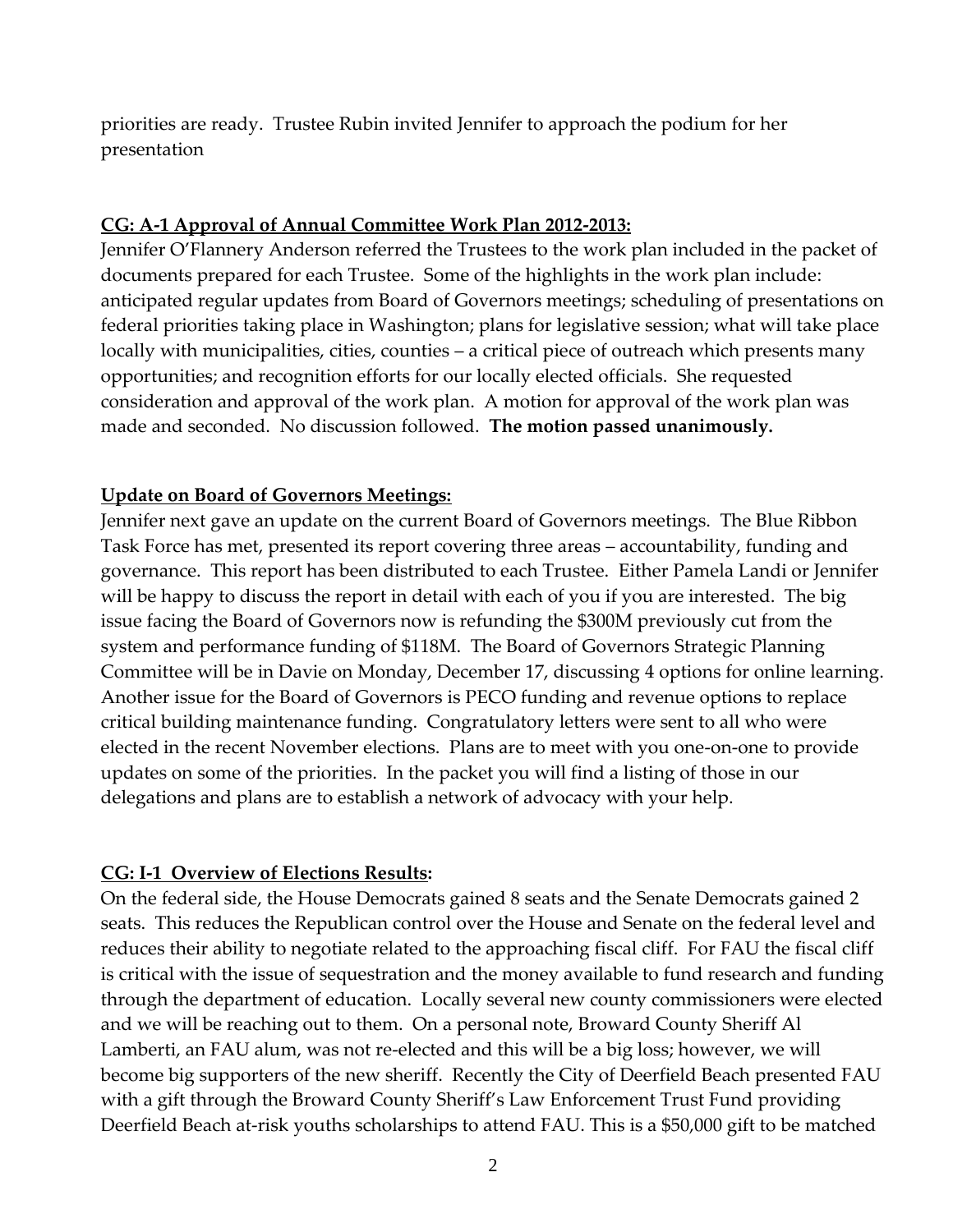by the FAU Foundation for a \$100,000 total. This builds on a long standing partnership through the FAU Athletics Department and several of our faculty and staff.

The Florida elections resulted in 44 new members of the House, 50 new members of the Senate, the Speaker and the President of the Senate have vowed to become more bipartisan, one of our Broward Senators has been named chair of the Health & Human Services Committee. The Senate has lost its super majority, but a majority of the key players in Tallahassee are still Republicans. Some of the key players in the Senate are Senate President Don Gaetz, Senators Joe Negron, Bill Galvano, Joe Abruzzo, and Maria Sachs, they are on Education Appropriations. Also, Senator John Legg is Chair of the Education Committee. The key players in the House are Will Weatherford, Erik Fresen Chair of House Appropriations Sub-Committee, Marlene O'Toole - Education, George Moraitis Vice Chair of Choice & Innovation Sub-Committee which is important for our research and Jeanette Nunez Chair of Higher Education & Workforce Subcommittee. She will be at the Board of Governors meeting on Monday, Dec 17.

## **CG: I-2 Review of Delegation Hearings:**

Jennifer next reviewed briefly the upcoming delegation hearings, an updated handout was distributed. The Trustees were invited to attend the hearings and represent FAU.

## **CG: I-3 Discuss Legislative Advocacy Days:**

FAU advocacy days in Tallahassee will be February 12, 13, and 14. Hopefully you can attend February 13 and 14. We will set up meetings with our delegation members. If you are not able in February, there will be committee meetings in March and April which you can attend and speak if needed.

## **CG: I-4 Ann Duffield Preliminary Report:**

Ann Duffield held the focus groups the end of October and did an amazing job. She met with 99 people over 19 focus group sessions: mayors, elected officials, donors, alumni, State Senators, Community Council members, Lifelong Learning, and current students.

She gathered an enormous amount of input from our constituents. Ann is preparing a detailed report which will be shared with you later. Sitting in on the sessions, some insight gleaned is that while people outside of Boca Raton know of FAU, they do not necessarily know a lot about it. Our elected officials and community council members know FAU exists; however, they know the singular area in which they are involved - not necessarily the broader spectrum beyond their affiliations. That is a great area for us to work on. People want to take advantage of the programs and services at FAU, but it can be difficult to access the information. We need to develop an easier access to the university. Interestingly, people seem to recognize and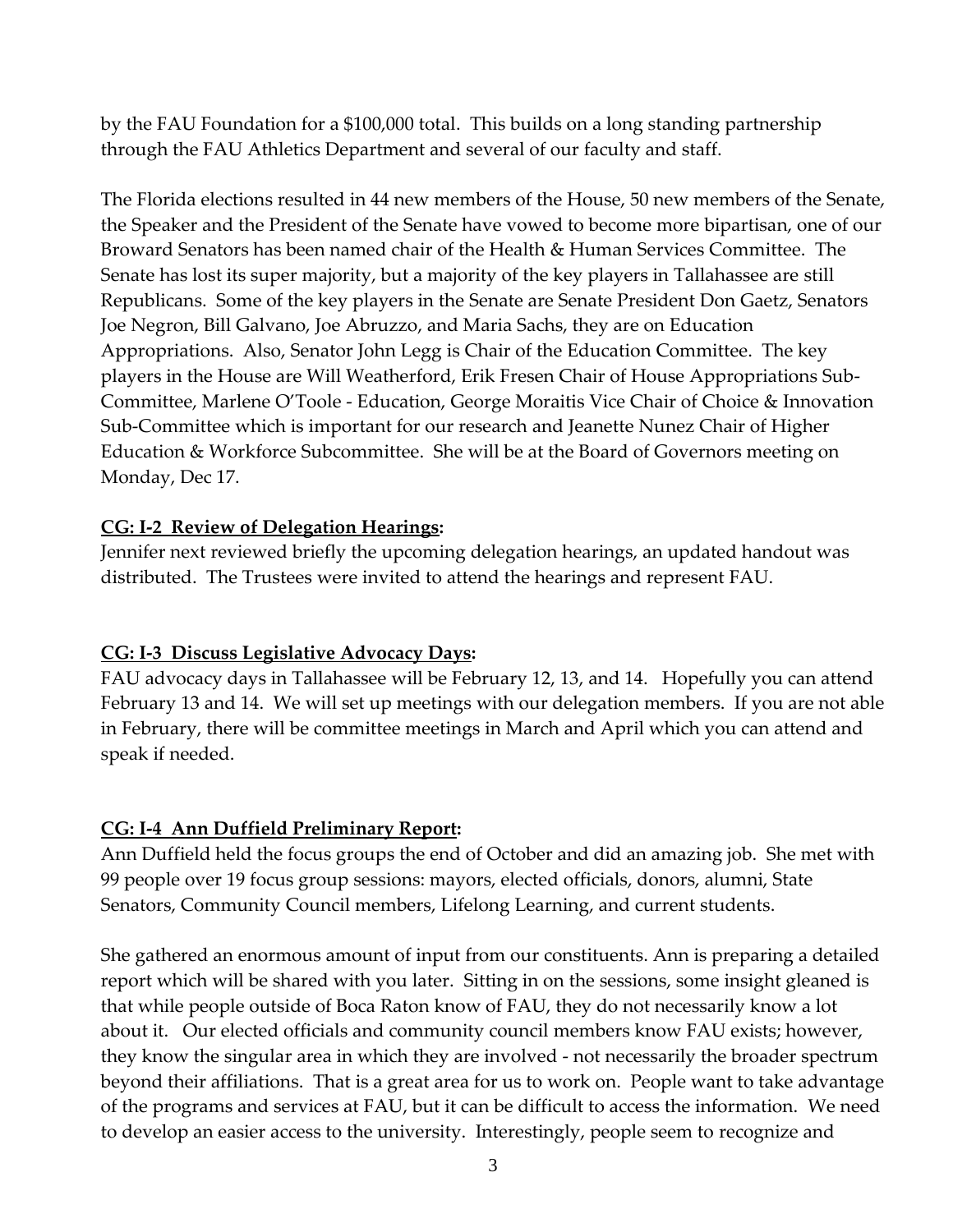know FAU is a research university and they feel that is important for the community, but they don't know why. This represents a good story for us to tell and to tell succinctly. They clearly view President Saunders as a tremendous asset to the community and for the University – she is making a difference. These are Jennifer's "take aways". Many of the participants thanked Jennifer for the opportunity to take part in the focus groups and appreciated the opportunity to meet and interact with fellow participants.

#### **Closing remarks:**

### Jennifer O'Flannery Anderson:

Thank you to all who were able to attend the Gala. We netted almost \$200,000 after the event was over, 700 people attended, over 90 people and companies were sponsors. Several significant gifts were announced this week. We will be expanding the Memory & Wellness Center which is a significant service to our community. Christine Lynn gave \$500,000 to the College of Nursing for faculty enhancement, recruiting and retention. The third gift was \$500,000 from ADT towards the FAU Stadium and includes a clock which now hangs at the FAU Stadium. The clock used to hang at Fenway Park. ADT will also provide internships to FAU students and participate with the College of Business.

FAU is also in the process of contracting with Sunrise Sports & Entertainment, the company that runs the BB&T Center. They will help us identify prospects for naming for the FAU Stadium plus help promote and book concerts and events at the FAU Stadium.

We are also working with economic development organizations, the Greater Fort Lauderdale Alliance, to bring them to campus for a tour. Last year the Martin County Business Development Board was here and this year we will also be bringing the Palm Beach County Development Board to campus.

With your documents at your place, you will find a wonderful two page "Points of Pride" information sheet with good talking points to share with people. If you have ever thought about getting an FAU license tag, we are running a special promotion to pay you to upgrade your license tag to an FAU tag. Please remember we are nearing the end of 2012 and we are available to take your donation to FAU.

Jennifer then opening the floor for any questions the Trustees might have.

Trustee Feingold thanked Jennifer for the great job she is doing. The opportunities for FAU are amazing. The elections have consequences; however, we will be able to bring new legislators and leaders to the campus who have never been here before. Trustee Feingold suggested a survey be taken of the student body to identify which counties they are from so legislators can know the impact FAU is making on their constituents – the students vote and